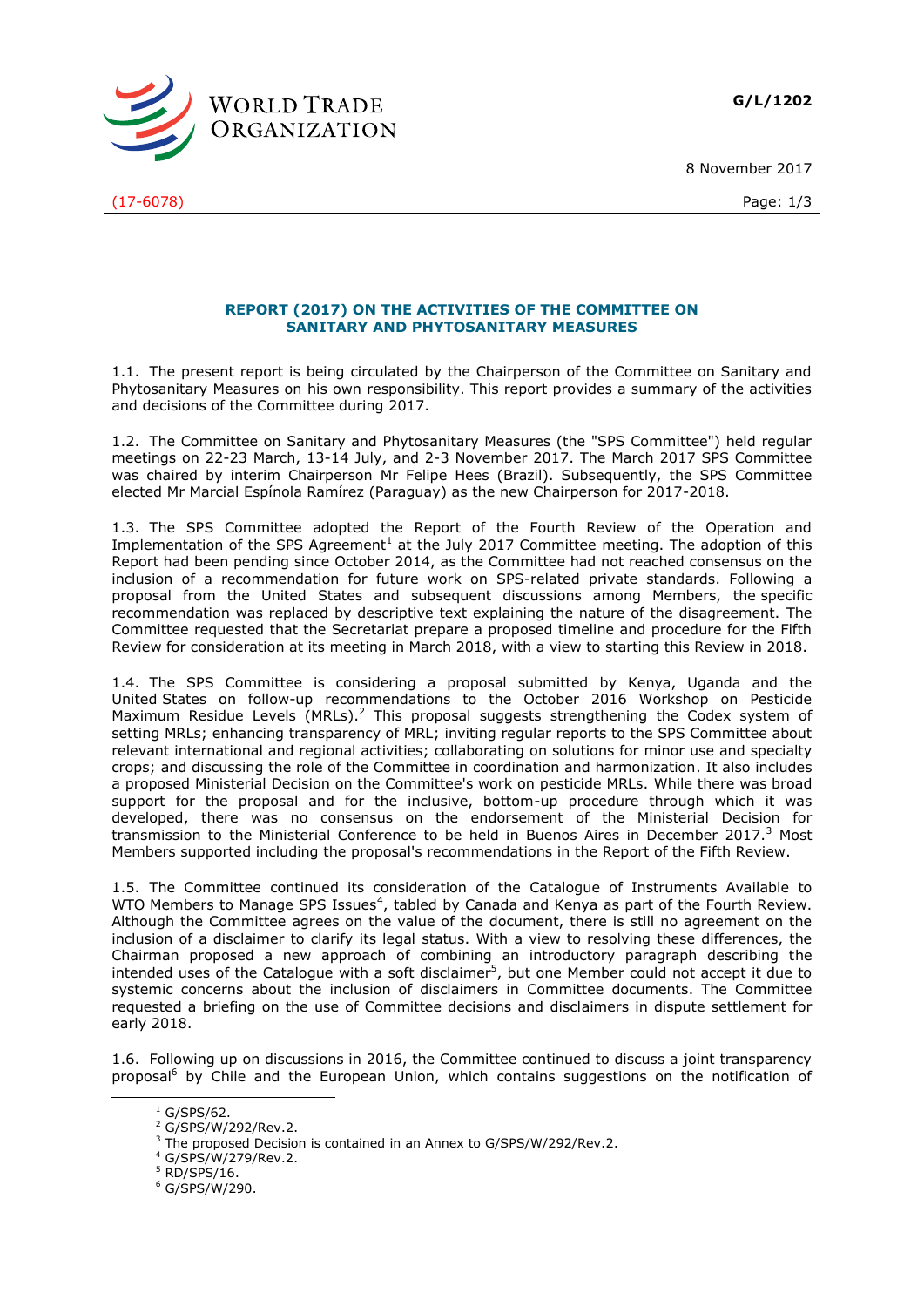trade-facilitating SPS measures, sharing of unofficial translations of notified SPS measures, and creating a central platform to provide online access to Members' final SPS regulations. As agreed in October 2016, the Committee held a thematic session in March 2017 for Members to present current practices in deciding which regulations to notify as trade facilitating measures. The Secretariat provided information on the transparency requirements under the Trade Facilitation Agreement and the mechanisms to publish notified information, which Members had requested to evaluate synergies with the proposal to create a platform to publish final regulations. The Secretariat also presented the file-sharing feature of the ePing notification alert system, which could be used to share unofficial translations.<sup>7</sup> Members continued to discuss these suggestions.

1.7. The SPS Committee held a Workshop on Transparency, organized by the Secretariat.<sup>8</sup> This workshop included training on the use of the improved SPS Information Management System (SPS IMS) and the online Notification Submission System (SPS NSS)<sup>9</sup>, as well as the ePing SPS/TBT notification alert system. The workshop also provided a forum for discussion and experience-sharing on national consultation mechanisms for SPS regulations, and on other developments, challenges and practices in the area of SPS transparency.

1.8. Following a proposal from the European Union, the Committee held a thematic session on regionalization in the animal health area in July 2017. This session provided an opportunity for Members to increase their awareness of regionalization principles, and to share experiences about the challenges and benefits of implementing regionalization in practice. The Secretariat presented relevant provisions of the SPS Agreement, Committee guidelines, and jurisprudence from recent disputes. The Deputy Director General of the World Organisation for Animal Health (OIE) provided information on the OIE standards on regionalization. Several Members shared their experiences in the implementation of regionalization, both from an importing and an exporting country perspective. The Committee found the thematic session useful and decided to hold another thematic session, this time on pest-free areas for plants, in early 2018.

1.9. The SPS Committee considered the Annual Overview of the implementation of the transparency provisions of the SPS Agreement.<sup>10</sup> Considering all types of notifications, a total of 21,888 notifications were submitted from 1 January 1995 to 15 September 2017. Between 1 January and 15 September 2017, 625 regular notifications and 144 emergency notifications were circulated. The share of notifications from developing countries continues to be high, at about 67% in 2017. As of 15 September, 125 Members had submitted SPS notifications, and of these, 42 Members had submitted SPS notifications online via the SPS NSS. In addition, Côte d'Ivoire has submitted SPS notifications for the first time in October 2017.

1.10. The Committee also considered the Annual Report on the Procedure to Monitor the Process of International Harmonization.<sup>11</sup> In addition, three new issues were raised in 2017. These related to Codex guidelines and principles for official certification requirements; to the relation of WHO and FAO to Codex Alimentarius; and to the OIE's new chapter on porcine reproductive and respiratory syndrome, all raised by the United States.

1.11. Many Members provided the SPS Committee with information regarding their status with respect to specific plant pests and animal diseases. This information is compiled in the Annual Report on the Implementation of Article 6.<sup>12</sup> The Committee also considered the Annual Report on the Use of the Procedure to Encourage and Facilitate the Resolution of Specific SPS Issues, which had never been used.<sup>13</sup> At each meeting, Members also provided information regarding changes in their SPS policies and situations.

1.12. The SPS Committee considered a wide range of specific trade concerns. Members raised 17 new specific trade concerns during 2017. New trade concerns included, *inter alia*, Ecuador's concerns over Brazil's measures on bananas, and Saudi Arabia's measures on shrimp; United States' concerns regarding the Gulf Cooperation Council (GCC) guide for control of imported

-

<sup>7</sup> [http://www.epingalert.org.](http://www.epingalert.org/)

<sup>&</sup>lt;sup>8</sup> The programme of the workshop is contained in G/SPS/GEN/1568/Rev.2.

<sup>9</sup> [http://spsims.wto.org;](http://spsims.wto.org/) https://nss.wto.org/.

<sup>&</sup>lt;sup>10</sup> G/SPS/GEN/804/Rev.10.

<sup>&</sup>lt;sup>11</sup> G/SPS/GEN/1550.

<sup>&</sup>lt;sup>12</sup> G/SPS/GEN/1552.

<sup>13</sup> G/SPS/GEN/1573.